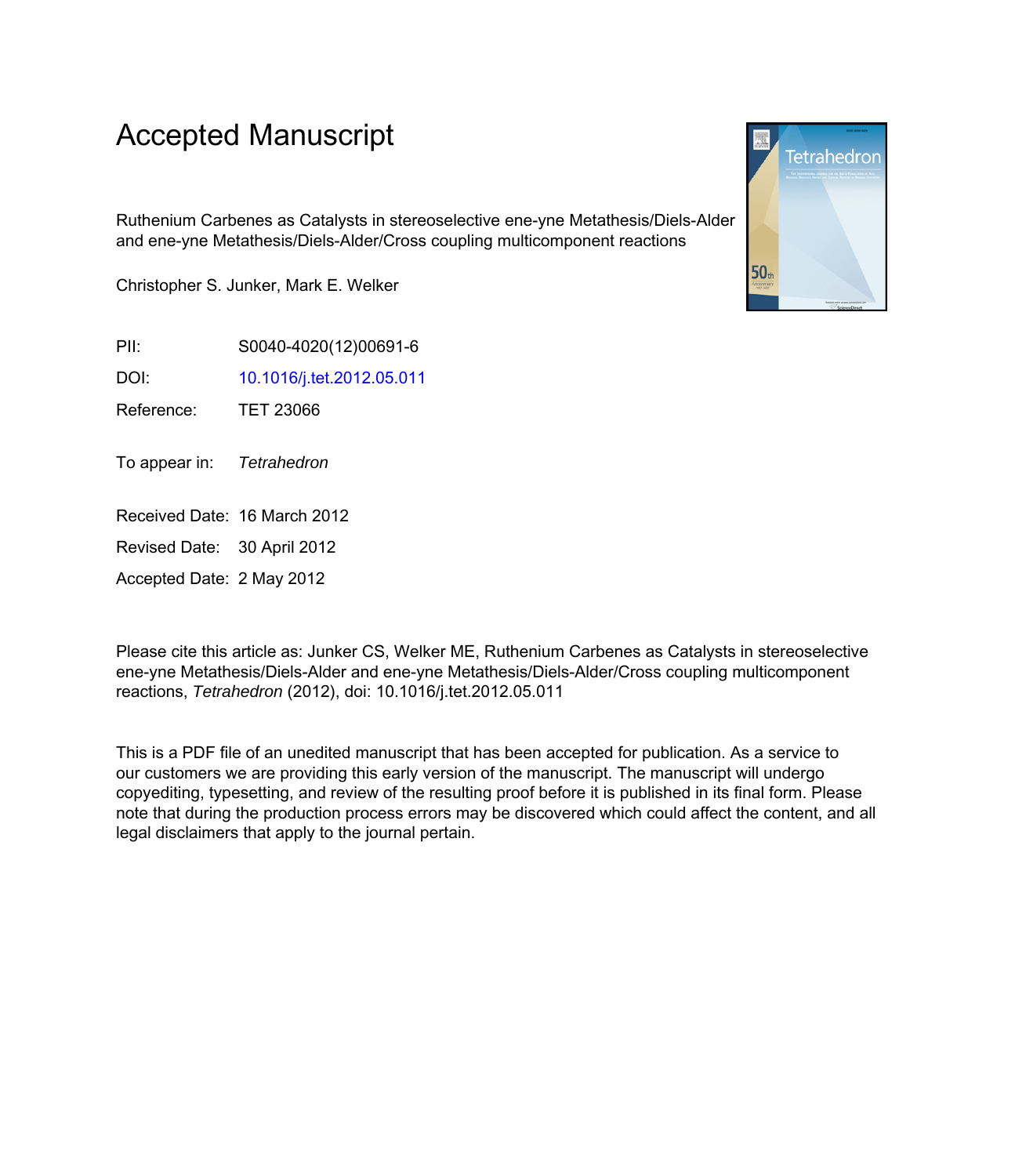### **Ruthenium Carbenes as Catalysts in Stereoselective Ene-Yne Metathesis/Diels-**

### **Alder and Ene-Yne Metathesis/Diels-Alder/Cross Coupling Multicomponent**

### **Reactions**

Christopher S. Junker and Mark E. Welker\* *Department of Chemistry, Wake Forest University, P.O. Box 7486, Winston-Salem, NC 27109 (USA)* 

*Email Address: welker@wfu.edu*

### **Abstract**

**Internal of Chemistry, Walch Forest University, P.O.**<br>
Hence The Chemistry, Walch Forest University, P.O.<br>
So, Winston-Sadem, NC 27109 (USA)<br>
Iddress: <u>velker@wfiledu</u><br>  $+$   $\kappa \ll +$  Dienophiles  $\frac{\text{Rocatalyst (10)} \text{mol}^2}{\text{$  An ene-yne cross metathesis of silyl substituted alkynes and alkenes followed by a Diels-Alder reaction of the metathesis product 2-silyl-1,3-dienes has been developed. The dienes thus prepared *in situ* were shown to participate in highly diastereoselective Diels-Alder reactions. In one case the silicon substituted Diels-Alder cycloadduct was subsequently used without isolation and purification in a Hiyama cross coupling reaction. The cross coupling reactions enable these silicon dienes to be used as synthons for a variety of other dienes.

### **Introduction**

 Reports of 2-boron and 2-silicon substituted 1,3-dienes are relatively rare in organic chemistry. In 2008, we published a review which covered boron and silicon substituted diene preparation and reaction chemistry up through  $2007$ .<sup>1</sup> A review on the preparation and reaction chemistry of silyl substituted 1,3-dienes has been published in  $2011^2$  as well as a review of silatranes as one class of trialkyoxysilyl species where 1,3-dienes have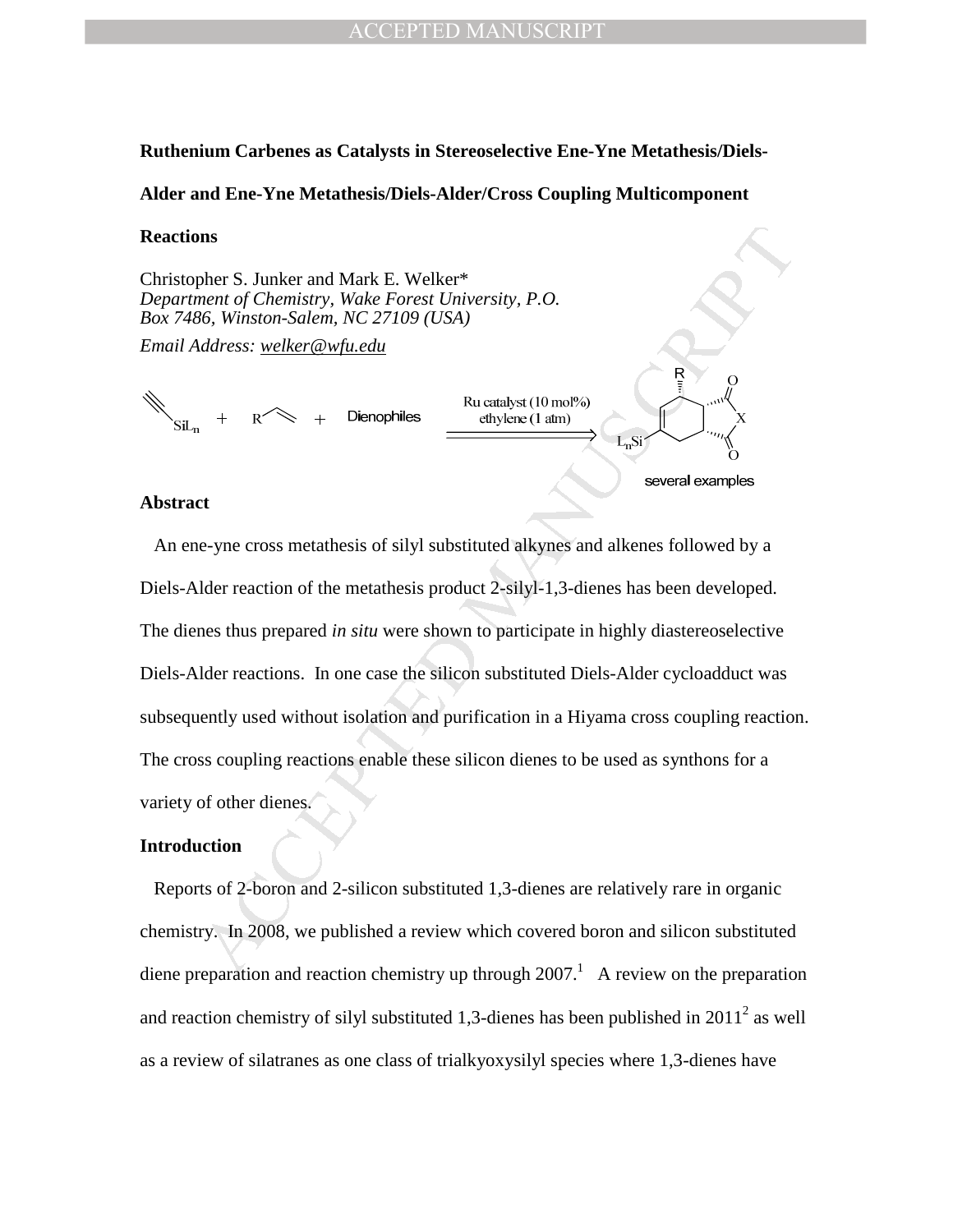been reported.<sup>3</sup> Krische and co-workers have also reported a ruthenium catalyzed hydrohydroxyalkylation of silyl substituted 1,3 butadienes in 2011 as well.<sup>4</sup>

We reported our initial studies in  $2007^{5,6}$  and  $2009^7$  on the preparation and reaction chemistry of 2-trialkoxysilyl-1,3-butadienes. In 2010 we reported a ruthenium catalyzed ene-yne metathesis route to silyl substituted 1,3 dienes which we subsequently used in thermal Diels-Alder reactions. $\delta$  In the work that follows we report that the ene-yne metathesis and Diels-Alder reactions can be performed as a one pot multicomponent process which is also more stereoselective than our originally reported sequential two pot reactions.

### **2. Results and discussion**

# **Silyl Substituted 1,3-Diene** *In situ* **Preparation and Trapping via Diels-Alder Reactions.**

eported our initial studies in 2007<sup>5,6</sup> and 2009<sup>7</sup> on the preparation and reaction<br>ry of 2-trialkoxysilyl-1,3-butadienes. In 2010 we reported a ruthenium eartalyze<br>metathesis route to silyl substituted 1,3 dienes which Two examples of ruthenium carbene complex catalyzed tandem or domino reactions were reported in 2010 which gave us cause to attempt the reaction chemistry which we now report here. Fuwa and coworkers reported the Hoveyda-Grubbs  $2<sup>nd</sup>$  generation catalyst catalyzed cross metathesis of a hydroxyl tethered olefin **1** and methyl vinyl ketone **2**. The cross metathesis product **3** then underwent a stereoselective intramolecular conjugate addition to produce tetrahydropyran **4**. 9 Also in 2010, Nandurdikar and coworkers reported a tandem ene-yne metathesis/ intramolecular Diels-Alder reaction of **5** to produce **6** which utilized the Grubbs 2nd generation ruthenium carbene as the catalyst. $^{10}$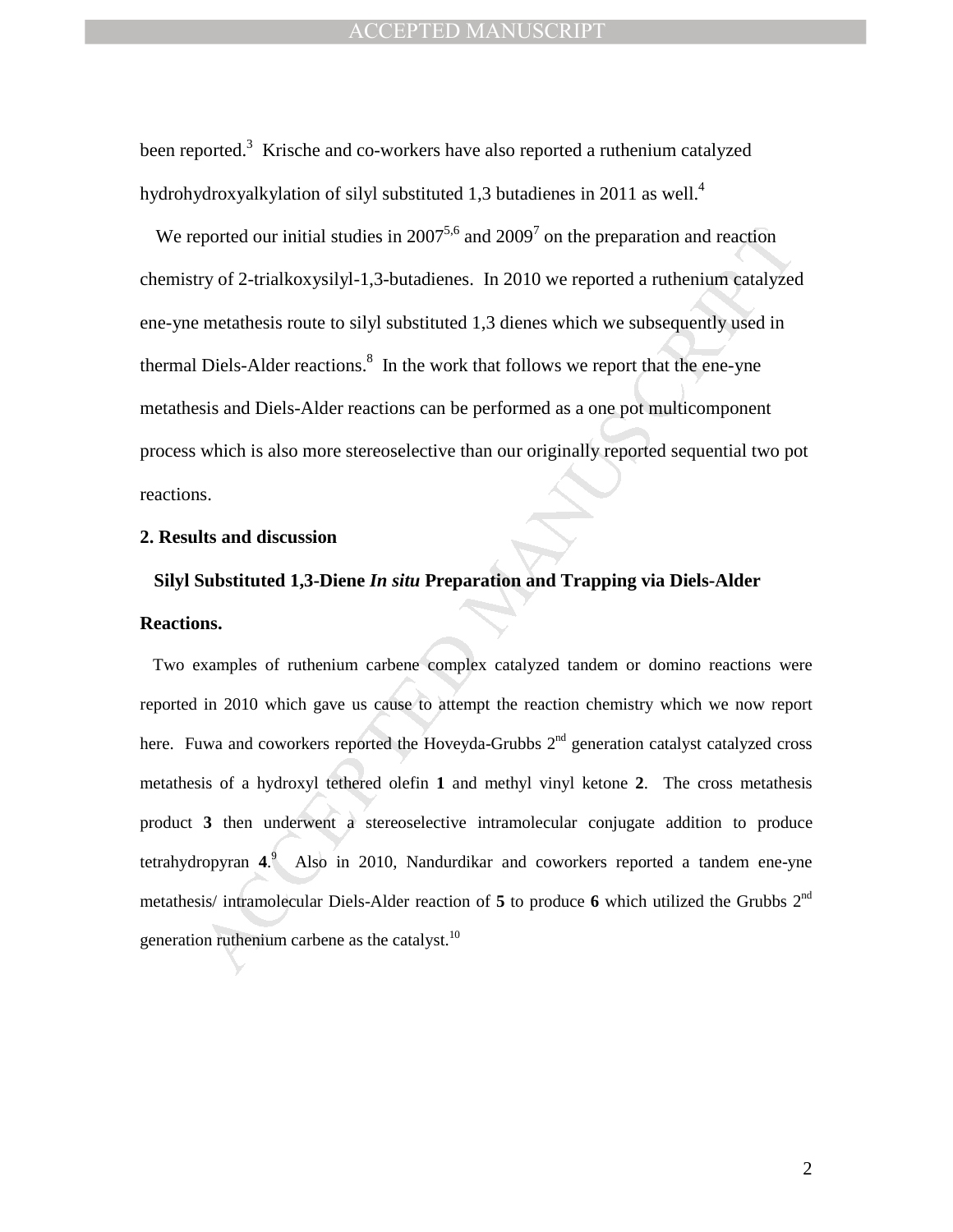

 Gratifyingly, when we combined the benzyldimethyl silyl alkyne **7**, styrene **8**, and Nphenylmaleimide (NPM) **9** with Hoveyda-Grubbs  $2^{nd}$  generation catalyst (10%) in THF at 25 °C we isolated the anticipated cycloadduct **10** in 66% yield. This reaction when originally run at 0.8M in THF required 67 hours to go to completion and we subsequently found that if run at 2.0M in THF we could isolate the desired product **10** in 62% yield after 24 h. We also noted that if the reaction was performed at  $90^{\circ}$ C then the desired product 10 could be isolated in 57% yield after only 2 hours. Changing solvents from THF to toluene, benzene, or dichloromethane had virtually no impact on the yield whereas reducing the amount of ruthenium carbene complex present to 5% rather than 10% reduced the isolated yield of product **10** to 23%.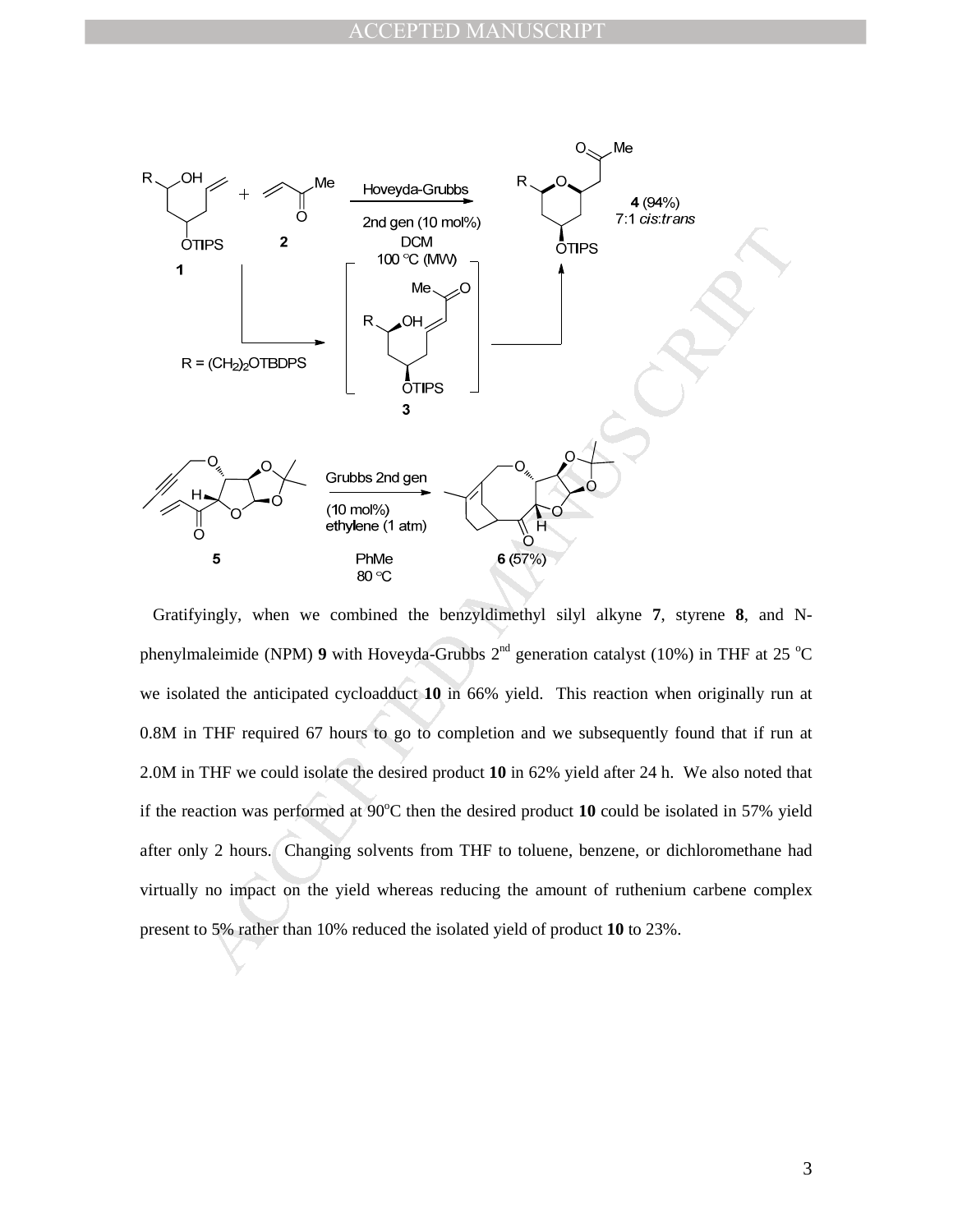

Man and an architecture of the manufacture of the manufology of the manufacture of the individual detectable diaster<br>experience of the manufacture of the set of the set of the set of the set of the set of the set of the s We noted that having a ruthenium complex present was not necessary to effect the Diels-Alder reaction since diene  $11$  reacted completely with NPM at 90  $^{\circ}$ C in THF overnight, however, the multicomponent one pot reaction produced the *syn* (*endo*) product **10** as the only detectable stereoisomer whereas the thermal reaction of the silicon diene **11** with NPM produced **10** as only a 7.7:1 mixture of diastereomers. Grubbs and coworkers have noted that ruthenium hydrides are present in solution in these metathesis reactions and that those ruthenium hydrides can be decomposed by the addition of 1,4 benzoquinone.<sup>10</sup> When we performed this multicomponent reaction in the presence of 10 mol% Hoveyda-Grubbs  $2<sup>nd</sup>$  generation ruthenium carbene complex and 20 mol% 1,4 benzoquinone we still isolated the Diels-Alder cycloadduct **10** in 59% yield as the only detectable diastereomer so we conclude that a ruthenium complex other than the hydride may be responsible for the improved stereochemical outcome noted here. Overall for this tandem reaction we propose a ruthenium carbene complex catalyzed ene-yne metathesis followed by a Diels-Alder reaction. The *syn:anti* diastereomeric ratio of the isolated cycloadduct (**10**) of the reaction with N-phenylmaleimide is much higher when the reaction sequence is performed in the presence of ruthenium.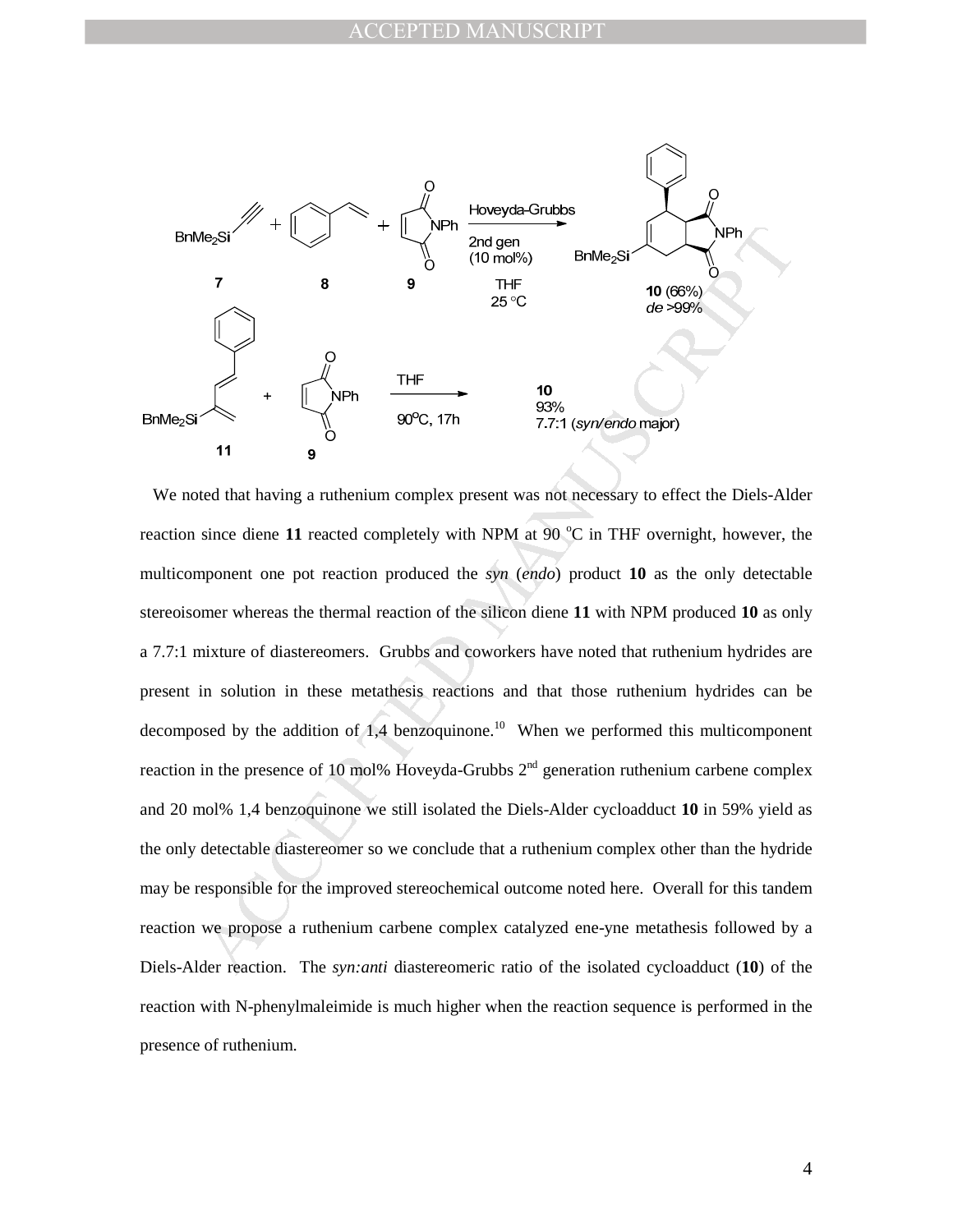### **Scope and Limitations of the Tandem Ene-Yne Metathesis/Diels-Alder Reaction**

aryl and alkyl olefins as well as dienophiles of varied double bond substitution<br>
1). As seen with the original ene-yne metathesis reaction we reported in 2010<br>
2010 a-substituted styrene derivatives 4-vinyl anisole and 4 With an optimized protocol, we then conducted a scope and limitations study with various aryl and alkyl olefins as well as dienophiles of varied double bond substitution (**Table 1**). As seen with the original ene-yne metathesis reaction we reported in  $2010$ <sup>8</sup> the *para*-substituted styrene derivatives 4-vinyl anisole and 4-chlorostyrene performed well in this reaction (entries a,b). Alkyl olefin 4,4-dimethyl-1-pentene also produced product in moderate yield (entry d). In varying the dienophile used, mono-, di-, and trisubstituted dienophiles resulted in the corresponding cycloadducts in moderate to good yields (entries e–g). In reference to the regioselectivity of entries e and g, a significant preference for the *para* regioisomer was seen in both reactions. With cycloadduct **13e** this regiochemistry was determined by HMBC NMR spectroscopy (see supplementary material). Limitations to this reaction were seen in two cases. When attempting to use 2 trifluoromethylstyrene no product was recovered (entry c). Monitoring this reaction by GC/MS revealed that neither silyl acetylene 7 nor olefin  $(R = o - CF_3Ph)$  were consumed; indicating that ene-yne metathesis did not occur. In entry h, the use of 3,4 dimethylmaleic anhydride as the dienophile also resulted in no cycloadduct formation. In this case GC/MS analysis revealed the formation of the intermediate silyl diene **11** as expected so we suspect that the steric bulk of the tetrasubstituted dienophile **12h** inhibited the Diels–Alder reaction.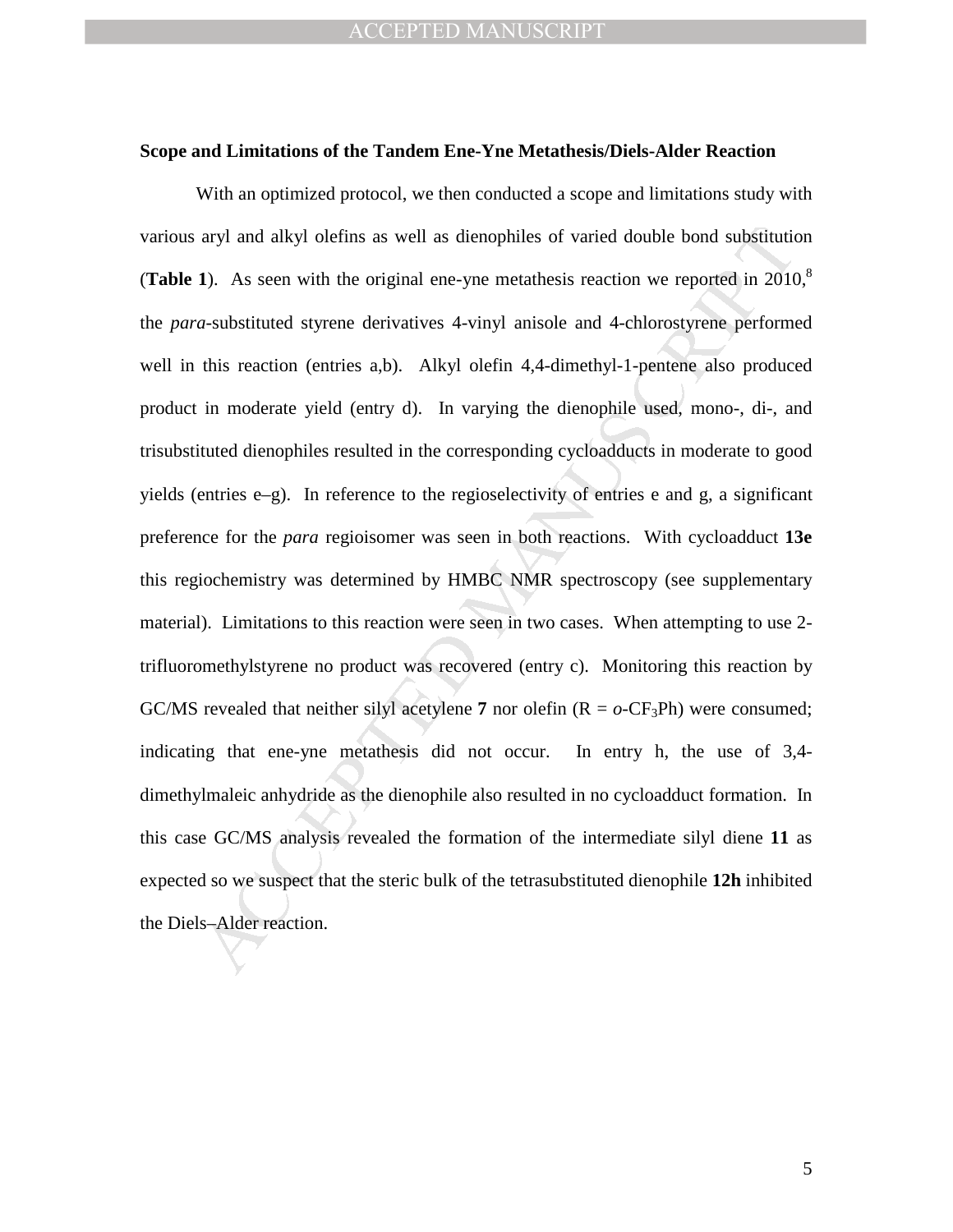

| <b>Entry</b> | R               | <b>Dienophile</b>            | Cycloadduct     | % Yield                      |
|--------------|-----------------|------------------------------|-----------------|------------------------------|
| a            | $p$ -MeOPh      | <b>NPM</b>                   | 13a             | 69                           |
| b            | $p$ -ClPh       | <b>NPM</b>                   | 13 <sub>b</sub> | 53                           |
| $\mathbf{C}$ | $O - CF_3Ph$    | <b>NPM</b>                   |                 | No 13c observed              |
| d            | $(CH_3)_3CCH_2$ | <b>NPM</b>                   | 13d             | 51                           |
| e            | Ph              | ethyl acrylate               | <b>13e</b>      | 46 (13:1 para :meta)         |
| f            | Ph              | diethyl maleate              | 13f             | $62$ (5:1 <i>cis:trans</i> ) |
| g            | Ph              | citraconic anhydride         | 13g             | 52 $(8:1)$ para :meta)       |
| h            | Ph              | 3,4-dimethylmaleic anhydride |                 | No 13h observed              |

**Table I. Scope and Limitations of Multicomponent Reaction** 

### **Cross-coupling Incorporation into the Multicomponent Reaction**

12  $\frac{1}{(10 \text{ m} \cdot 0)^6}$  13<br>  $\frac{1}{100 \text{ cm} \cdot 0^6}$ <br>  $\frac{1}{100 \text{ cm} \cdot 0^6}$ <br>  $\frac{1}{100 \text{ cm} \cdot 0^6}$ <br>  $\frac{1}{100 \text{ cm} \cdot 0^6}$ <br>  $\frac{1}{100 \text{ cm} \cdot 0^6}$ <br>  $\frac{1}{100 \text{ cm} \cdot 0^6}$ <br>  $\frac{1}{100 \text{ cm} \cdot 0^6}$ <br>  $\frac{1}{100 \text{ cm} \cdot 0^6}$ <br> To further elaborate on the transformations available in this process we attempted to effect cross-coupling in the same pot. Once the tandem ene-yne metathesis/Diels-Alder process was complete (monitored by GC/MS), palladium(0), iodobenzene, copper(I) iodide, and TBAF were added to the reaction. Unfortunately this resulted in decomposition of the silicon-substituted cycloadduct **10**; presumably due to the basic reaction conditions. We believe that this outcome was the result of catalyst "poisoning" by whatever ruthenium species is remaining in solution.<sup>11,12</sup> An attempt was made to prevent this poisoning by reduction of the ruthenium species present at the end of the tandem reaction with sodium borohydride but this proved ineffective. Another attempt at removal of ruthenium was conducted using aqueous hydrogen peroxide. It is reported that, under these conditions, ruthenium species are oxidized to ruthenium oxides which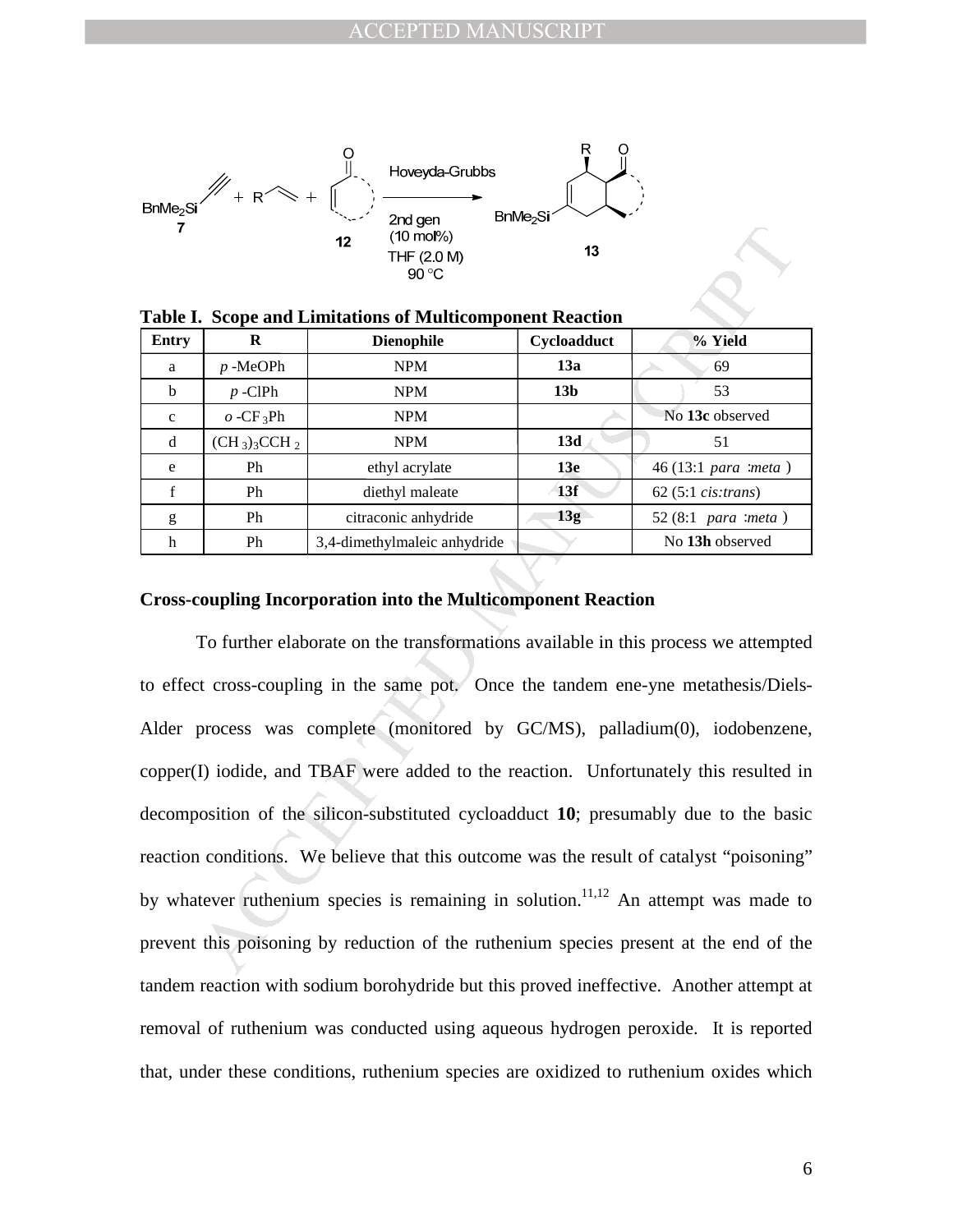are insoluble in organic solvent and precipitate from the reaction solution.<sup>13</sup> Again, the harsh reaction conditions resulted in cycloadduct **10** decomposition. Cross-coupled product **14** was attained in moderate yield (40% overall, 74% avg yield per step for 3 sequential reactions) when an intermediate step using oven-dried alumina to bind the ruthenium species before addition of palladium(0) was included. Interestingly, removal of the spent alumina by filtration was required before the third step to achieve crosscoupling.



### **3. Conclusions**

 4-Alkyl- and 4-aryl-2-silyl-1,3 dienes can be prepared stereoselectively by ene-yne cross metathesis and these dienes can be trapped *in situ* in a highly stereoselective Diels-Alder reaction with a variety of dienophiles. The Diels-Alder cycloadduct (**10**) also participated in a cross coupling reaction. The cross coupling reaction enables the original silyl diene (**11**) to serve as a synthon for a host of organic dienes.

## **4. Experimental Section**

### **4.1. General experimental**

The <sup>1</sup>H NMR spectra were recorded using a Bruker Avance 300MHz spectrometer and a Bruker Avance 500MHz spectrometer operating at 300.13 MHz and 500.13 MHz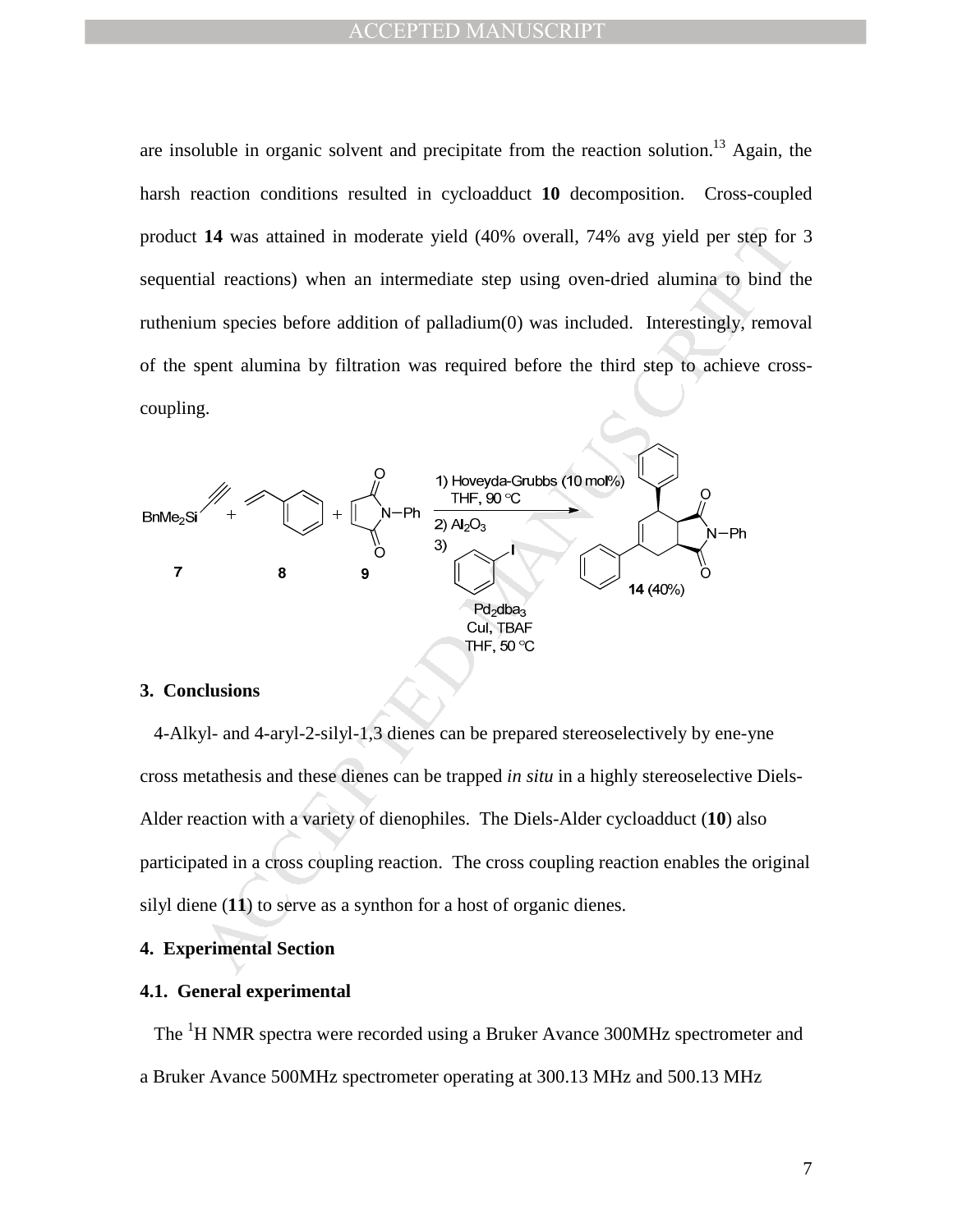respectively. <sup>13</sup>C NMR spectra were also recorded on the previously mentioned spectrometers operating at 75.48 MHz and 125.77 MHz respectively. Chemical shifts were reported in parts per million (δ) relative to tetramethylsilane (TMS) or to residual resonances of the deuterated solvents: benzene  $(C_6D_6)$  or chloroform (CDCl<sub>3</sub>). Coupling constants (*J* values) were reported in hertz (Hz) and spin multiplicities were indicated by the following symbols: s (singlet), d (doublet), t (triplet), q (quartet), and m (multiplet).

ported in parts per million (δ) relative to tetramethylisliane (TMS) or to residual<br>ces of the deuterated solvents: benzene (C<sub>6</sub>D<sub>6</sub>) or chloroform (CDCl<sub>3</sub>). Couplin<br>ts (*J* values) were reported in hertz (Hz) and spin m Analytical chromatographic techniques were performed using an Agilent Technologies 7890A gas chromatograph coupled to an Agilent Technologies 5975C mass selection detector run in electron impact mode. The gas chromatograph was run under a 50-split method and used a 5-MS capillary column (30 m, 0.25 micron film, 0.25 mm OD). The temperature sequence of the chromatograph oven was as follows: initial temperature of 50 °C held for 1 min. followed by a ramp of 12 °C/min. up to 320 °C.

 High resolution mass spectrometric (HRMS) analyses were performed at the University of North Carolina at Chapel Hill Mass Spectroscopy Facility, Chapel Hill, NC. Flash chromatography was performed using thick-walled glass chromatography columns and "Ultra Pure" silica gel (Silicycle, Ind., Quebec, Canada, 40-63 µM).

All reactions were carried out under an inert atmosphere unless otherwise noted. HPLC-grade methylene chloride (DCM), toluene (PhMe), and benzene were purchased from G.J. Chemical Co. and purified using the centrally located solvent dispensing system developed by J.C. Meyer. Anhydrous THF was purchased from Acros and dried/deoxygenated using a benzophenone/sodium still. Hexanes for flash chromatography were dried over 4Å molecular sieves and purified by fractional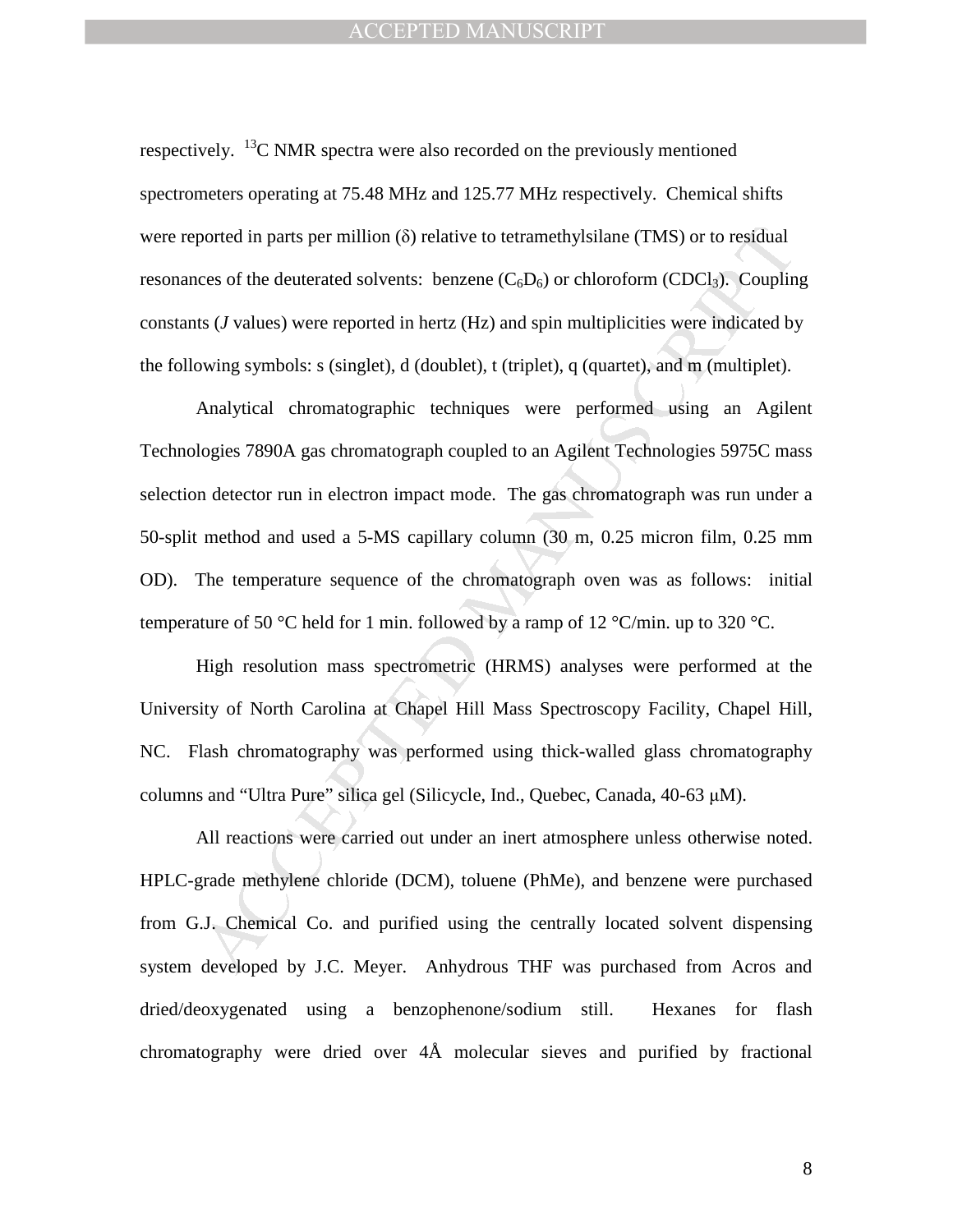distillation. All reagents were purchased from Acros Organics, Sigma-Aldrich, Gelest, or Strem and used as received. Deuterated chloroform was purchased from Cambridge Isotopes and used as received.

#### **4.2. General Procedure for Optimized Tandem Reactions**

s and used as received.<br> **Engine Procedure for Optimized Tandem Reactions**<br>
To an oven-dried 6-mL sealable tube equipped with a stir bar, Hoveyda-Grubler<br>
artion catalyst (10 mol%) was added, dissolved in THF (2.0 M), and To an oven-dried 6-mL sealable tube equipped with a stir bar, Hoveyda–Grubbs  $2<sup>nd</sup>$  generation catalyst (10 mol%) was added, dissolved in THF (2.0 M), and degassed with bubbling argon. After 20 minutes, benzyldimethylsilylacetylene **7** (1.0 equiv), olefin (5.0 equiv), and dienophile (0.9 equiv) were added successively to the reaction. The tube was then sealed with a crimp cap, placed in a 90  $^{\circ}$ C oil bath, and left to stir for the specified amount of time. The reaction was then allowed to cool to room temperature, the reaction mixture was condensed by rotary evaporation, and dried under reduced pressure. The crude product was then separated on silica gel with specified eluent to yield the isolated cycloadduct.

*4.2.1. Rac-cis*-6-(benzyldimethylsilyl)-2,4-diphenyl-3a,4,7,7a-tetrahydro-*1H*-isoindole-1,3(*2H*)-dione **10.** Benzyldimethylsilylacetylene **7** (0.099 g, 0.57 mmol), styrene **8** (328 µL, 2.87 mmol), *N*-phenylmaleimide **9** (0.086 g, 0.50 mmol), Hoveyda–Grubbs 2nd generation catalyst (0.035 g, 0.06 mmol), and THF (2.0 mL) were used according to the general procedure with a reaction time of 2 h. Chromatography using 8:1 benzene/ethyl acetate as eluent yielded an off-white solid **10** (0.127 g, 0.28 mmol, 57 %): R*<sup>f</sup>* 0.3 (benzene/ethyl acetate, 8:1) identical by NMR comparison to previously reported material.<sup>8</sup>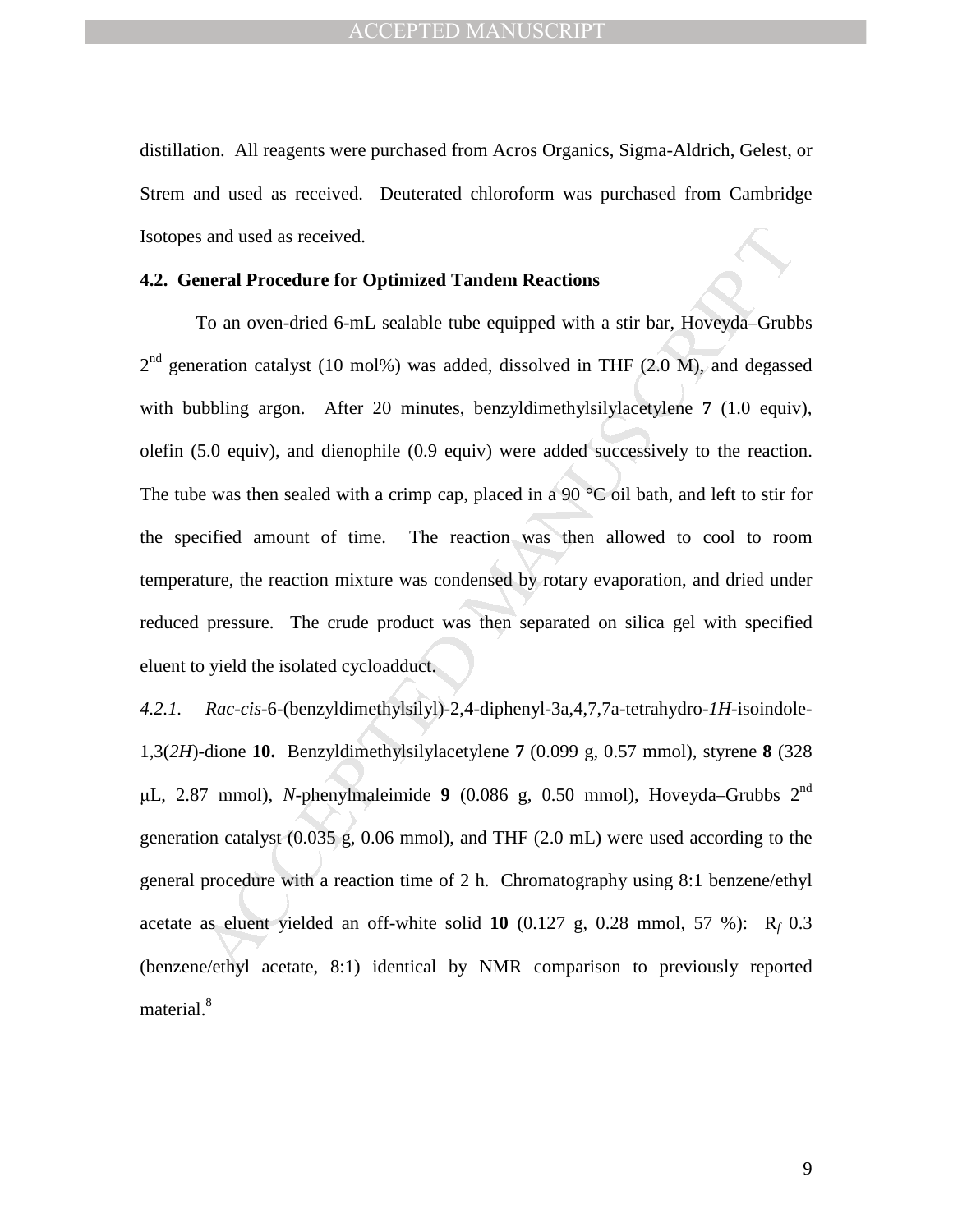*4.2.2.Rac-cis*-6-(benzyldimethylsilyl)-4-(4-methoxyphenyl)-2-phenyl-3a,4,7,7a-

tetrahydro-1*H*-isoindole-1,3(2*H*)-dione **13a** (*Table 1*)**.** Benzyldimethylsilylacetylene **7**  (0.102 g, 0.59 mmol), 4-vinylanisole (381 µL, 2.87 mmol), *N*-phenylmaleimide **9** (0.092 g, 0.53 mmol), Hoveyda–Grubbs  $2<sup>nd</sup>$  generation catalyst (0.041 g, 0.07 mmol), and THF (2.0 mL) were used according to the general procedure with a reaction time of 1.75 h. Chromatography using 8:1 benzene/ethyl acetate as eluent yielded an off-white solid **13a**  $(0.177 \text{ g}, 0.37 \text{ mmol}, 69 \text{ %})$ : R<sub>f</sub> 0.2 (benzene/ethyl acetate, 8:1) identical by NMR comparison to previously reported material.<sup>8</sup>

g, 0.59 mmol), 4-vinylanisole (381 µL, 2.87 mmol), *N*-phenylmaleimide 9 (0.09<br>mmol), Hoveyda-Grubbs  $2^{nd}$  generation catalyst (0.041 g, 0.07 mmol), and TH<br>-) were used according to the general procedure with a reaction *4.2.3. Rac-cis*-6-(benzyldimethylsilyl)-4-(4-chlorophenyl)-2-phenyl-3a,4,7,7a-tetrahydro-1*H*-isoindole-1,3(2*H*)-dione **13b** (*Table 1*). Benzyldimethylsilylacetylene **7** (0.102 g, 0.59 mmol), 4-chlorostyrene (343 µL, 2.87 mmol), *N*-phenylmaleimide **9** (0.091 g, 0.53 mmol), Hoveyda–Grubbs  $2<sup>nd</sup>$  generation catalyst (0.043 g, 0.07 mmol), and THF (2.0 mL) were used according to the general procedure with a reaction time of 2.5 h. Chromatography using 8:1 benzene/ethyl acetate as eluent yielded an off-white solid **13b** (0.136 g, 0.28 mmol, 53 %):  $R_f$  0.3 (benzene/ethyl acetate, 8:1) identical by NMR comparison to previously reported material. $8$ 

*4.2.4. Rac-cis*-6-(benzyldimethylsilyl)-4-neopentyl-2-phenyl-3a, 4, 7, 7a-tetrahydro-1*H*isoindole-1,3(2*H*)-dione **13d** (*Table 1*). Benzyldimethylsilylacetylene **7** (0.103 g, 0.59 mmol), 4,4-dimethyl-1-pentene (412 µL, 2.87 mmol), *N*-phenylmaleimide **9** (0.070 g, 0.40 mmol), Hoveyda–Grubbs  $2<sup>nd</sup>$  generation catalyst (0.037 g, 0.06 mmol), and THF (2.0 mL) were used according to the general procedure with a reaction time of 2 h. Chromatography using 8:1 benzene/ethyl acetate as eluent yielded an off-white solid **13d**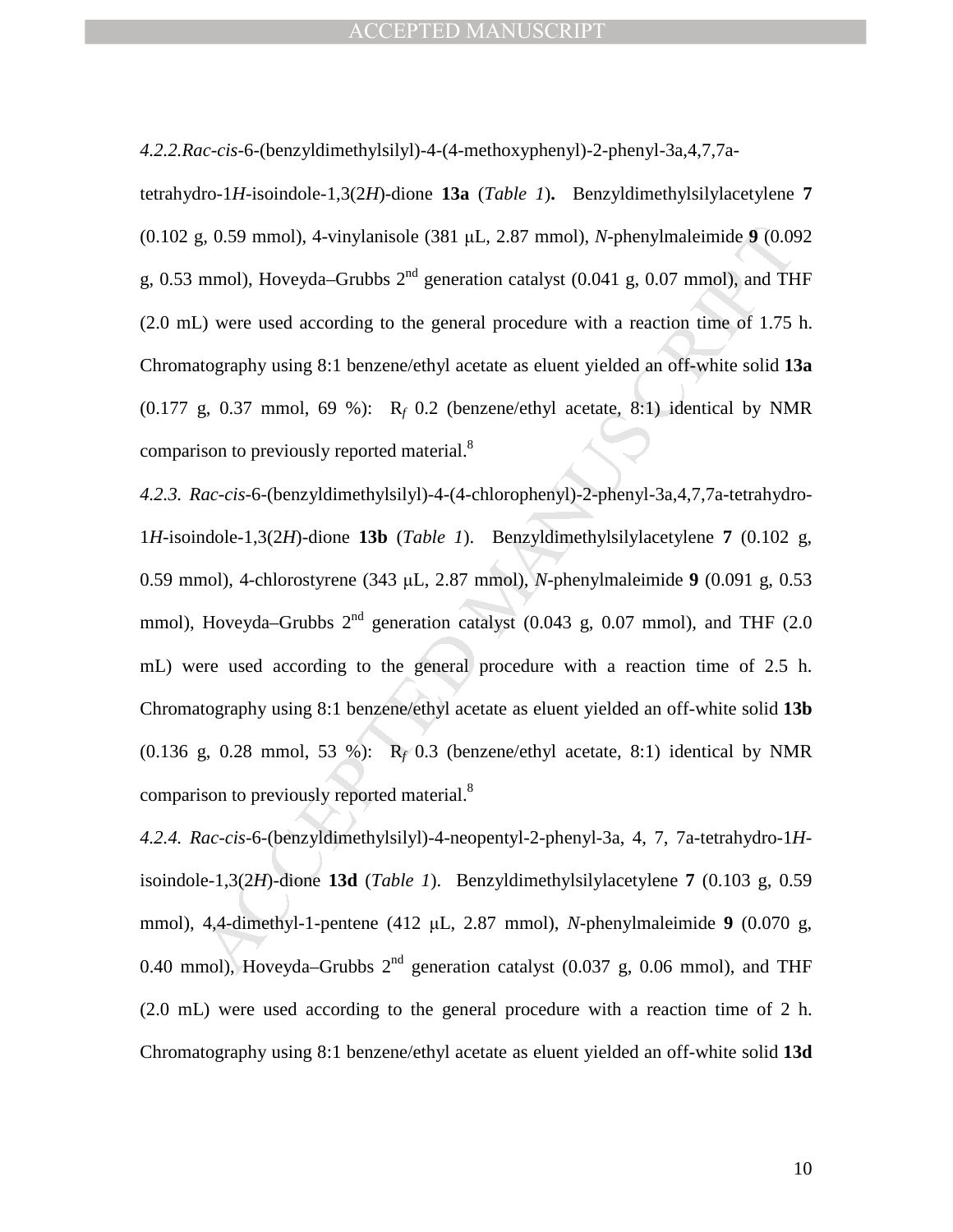$(0.091 \text{ g}, 0.20 \text{ mmol}, 51 \text{ %})$ : R<sub>f</sub> 0.4 (benzene/ethyl acetate, 8:1) identical by NMR comparison to previously reported material.<sup>8</sup>

*zc-cis-ethyl-5-*(benzyldimethylsilyl)-1.2,3,4-tetrahydro-[1,1'-biphenyl]-2-<br>
vlate 13e (*Table 1)*. Benzyldimethylsilylacetylene 7 (0.105 g, 0.60 mmol), styres<br>
(L, 2.87 mmol), ethyl acrylate 12e (74.5 µL, 0.687 mmol), H *4.2.5.Rac-cis*-ethyl-5-(benzyldimethylsilyl)-1,2,3,4-tetrahydro-[1,1'-biphenyl]-2 carboxylate **13e** (*Table 1*). Benzyldimethylsilylacetylene **7** (0.105 g, 0.60 mmol), styrene **8** (328 µL, 2.87 mmol), ethyl acrylate  $12e$  (74.5 µL, 0.687 mmol), Hoveyda–Grubbs  $2<sup>nd</sup>$ generation catalyst (0.037 g, 0.06 mmol), and THF (2.0 mL) were used according to the general procedure with a reaction time of 18 h. Chromatography using 10:1 hexanes/ethyl acetate as eluent yielded an amber oil **13e** (0.105 g, 0.28 mmol, 46 %): R*<sup>f</sup>* 0.2 (hexanes/ethyl acetate, 10:1). **Major isomer** (*para*): <sup>1</sup>H NMR (500 MHz, CDCl<sub>3</sub>)  $\delta$ 7.27-7.17 (m, 5H), 7.08-7.00 (m, 5H), 5.95 (ddd, *J* = 4.4, 2.5, 1.8 Hz, 1H, H-6), 3.89 (dq, *J* = 10.5, 7.2 Hz, 2H, H-14), 3.83 (m, 1H, H-1), 2.85 (ddd, *J* = 11.7, 6.2, 4.0 Hz, 1H, H-2), 2.29 (m, 1H, H-4b), 2.21 (d, *J* = 13.6 Hz, 1H, H-8), 2.16 (d, *J* = 13.6 Hz, 1H, H-8), 2.07 (m, 1H, H-4a), 1.75 (m, 2H, H-3), 1.07 (t, *J* = 7.2 Hz, 3H, H-15), 0.08 (s, 6H, H-7). <sup>13</sup>C NMR (125.5 MHz, CDCl<sub>3</sub>)  $\delta$  173.8 (C, C-13), 140.1 (C, C-1'/C-9), 137.5 (C, C-5), 137.2 (CH, C-6), 129.6 (CH, C-2'), 128.7 (CH), 128.2 (CH), 128.1 (CH), 127.9 (CH), 126.9 (CH, C-10), 124.0 (CH), 59.9 (CH<sub>2</sub>, C-14), 44.9 (CH, C-2), 43.9 (CH, C-1), 26.6  $(CH_2, C-4)$ , 25.1 (CH<sub>2</sub>, C-8), 19.3 (CH<sub>2</sub>, C-3), 14.0 (CH<sub>3</sub>, C-15), -4.0 (CH<sub>3</sub>, C-7), -4.2 (CH<sub>3</sub>, C-7). **Minor isomer (***meta***), diagnostic peaks:** <sup>1</sup>H NMR (500 MHz, CDCl<sub>3</sub>) δ 5.85 (dd, *J* = 4.2, 2.0 Hz, 1H), 4.00 (dq, *J* = 7.2, 3.6 Hz, 2H), 3.69 (m, 1H), 2.49 (m, 1H). <sup>13</sup>C NMR (125.5 MHz, CDCl<sub>3</sub>) δ 175.3 (C), 144.0 (C), 138.9 (CH), 136.6 (C), 48.5 (CH), 45.7 (CH), 26.4 (CH<sub>2</sub>), 26.0 (CH<sub>2</sub>), 14.1 (CH<sub>3</sub>), -4.1 (CH<sub>3</sub>), -4.3 (CH<sub>3</sub>). HRMS  $[M+Na]$ <sup>+</sup>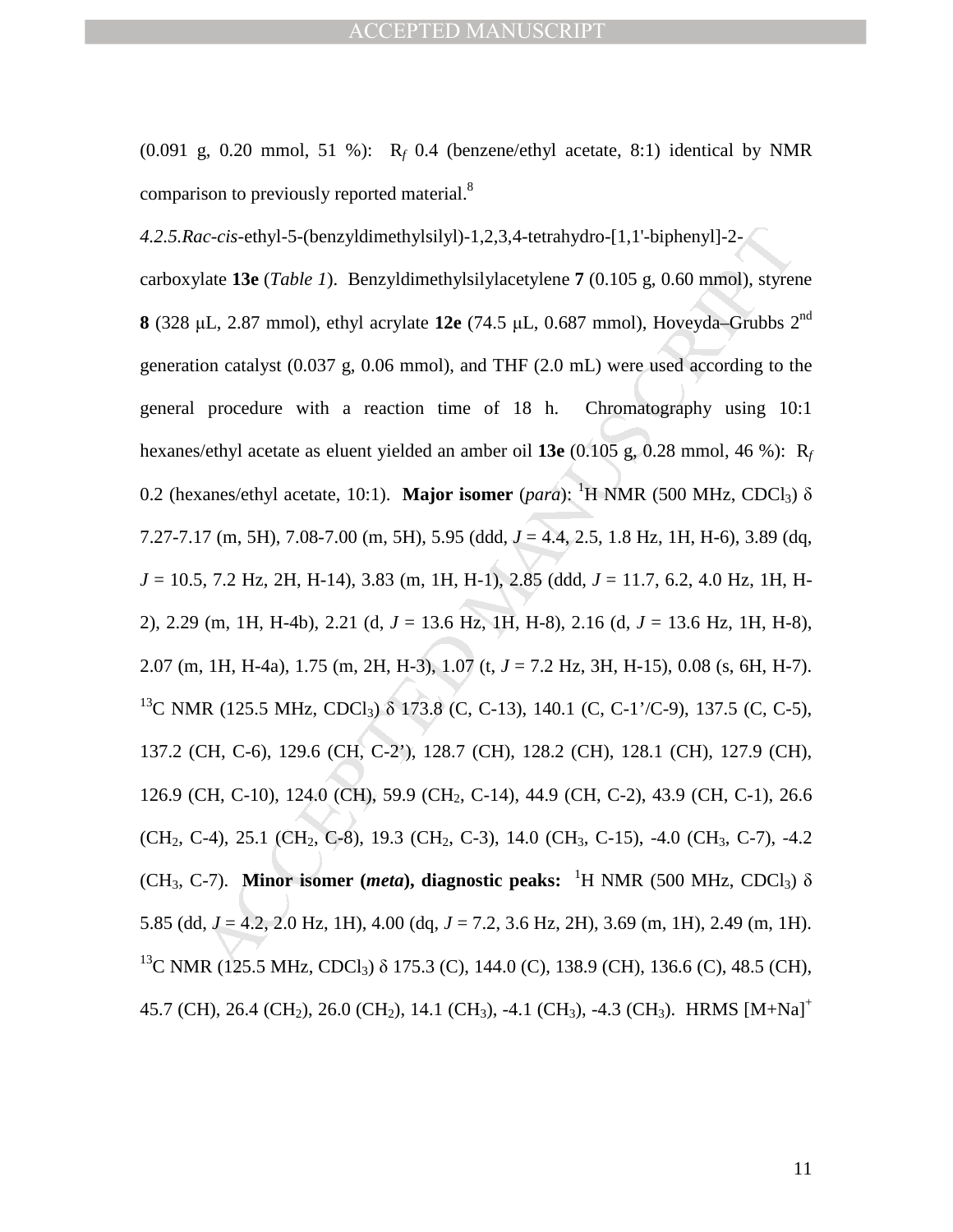calcd for  $C_{24}H_{30}NaO_2Si$ , 401.1913; found, 401.1958. Regio isomer ratio 13.0:1 (*Para:meta*, determined by <sup>1</sup>H NMR integrations).

*Rac-cis-*diethyl 5-(benzyldimethylsilyl)-1,2,3,4-tetrahydro-[1,1'-biphenyl]-2,<br>
xylate 13f (*Table 1*). Benzyldimethylsilylacetylene 7 (0.105 g, 0.59 mmol<br>
8 (328 µL, 2.87 mmol), diethyl maleate 12f (69.0 µL, 0.595 mmol) *4.2.6. Rac-cis*-diethyl 5-(benzyldimethylsilyl)-1,2,3,4-tetrahydro-[1,1'-biphenyl]-2,3 dicarboxylate **13f** (*Table 1*).Benzyldimethylsilylacetylene **7** (0.105 g, 0.59 mmol), styrene **8** (328 µL, 2.87 mmol), diethyl maleate **12f** (69.0 µL, 0.595 mmol), Hoveyda– Grubbs  $2<sup>nd</sup>$  generation catalyst (0.042 g, 0.07 mmol), and THF (2.0 mL) were used according to the general procedure with a reaction time of 6 h. Chromatography using 8:1 benzene/ethyl acetate as eluent yielded a brown oil **13f** (0.118 g, 0.26 mmol, 62 %):  $R_f$  0.5 (benzene/ethyl acetate, 8:1). **Major diastereomer** (*cis*): <sup>1</sup>H NMR (500 MHz, CDCl3) δ 7.26-7.20 (m, 5H), 7.05-6.89 (m, 5H), 5.96 (m, 1H, H-6), 4.11 (q, *J* = 7.0 Hz, 2H, H-15), 3.92 (m, 1H, H-1), 3.84 (q, *J* = 7.1 Hz, 2H, H-16), 3.16 (dd, *J* = 12.1, 6.5 Hz, 1H, H-2), 2.83 (dt, *J* = 11.8, 5.4 Hz, 1H, H-3), 2.56 (dd, *J* = 12.3, 5.0 Hz, 1H, H-4b), 2.22  $(d, J = 13.8 \text{ Hz}, 1H, H-8), 2.18 (d, J = 14.0 \text{ Hz}, 1H, H-8), 2.13 (m, 1H, H-4a), 1.23 (t, J =$ 7.3 Hz, 3H, H-17), 1.02 (t, *J* = 7.3 Hz, 3H, H-18), 0.11 (s, 3H, H-7), 0.09 (s, 3H, H-7). <sup>13</sup>C NMR (125.5 MHz, CDCl<sub>3</sub>) δ 175.6 (C, C-13), 172.4 (C, C-14), 139.2 (C, C-1'), 136.8 (CH, C-6), 135.7 (C, C-5), 129.5 (CH, C-2'), 128.3 (CH), 128.1 (CH), 128.0 (CH, C-10), 127.2 (CH), 124.2 (CH), 60.6 (CH<sub>2</sub>, C-15), 60.2 (CH<sub>2</sub>, C-16), 46.9 (CH, C-2), 44.0 (CH, C-1), 37.1 (CH, C-3), 31.0 (CH<sub>2</sub>, C-4), 24.9 (CH<sub>2</sub>, C-8), 14.3 (CH<sub>3</sub>, C-17), 13.9 (CH3, C-18), -4.1 (CH3, C-7), -4.2 (CH3, C-7). **Minor diastereomer** (*trans*), **diagnostic peaks:** <sup>1</sup>H NMR (500 MHz, CDCl<sub>3</sub>)  $\delta$  5.83 (m, 1H, H-6), 3.57 (m, 1H), 2.97 (dt,  $J = 6.5, 5.3$  Hz, 1H), 2.70 (t,  $J = 11.4$  Hz, 1H), 2.48 (m, 1H), 0.93 (t,  $J = 7.3$  Hz, 3H), 0.08 (s, 3H, H-7), 0.06 (s, 3H, H-7). <sup>13</sup>C NMR (125.5 MHz, CDCl<sub>3</sub>)  $\delta$  174.4 (C), 142.5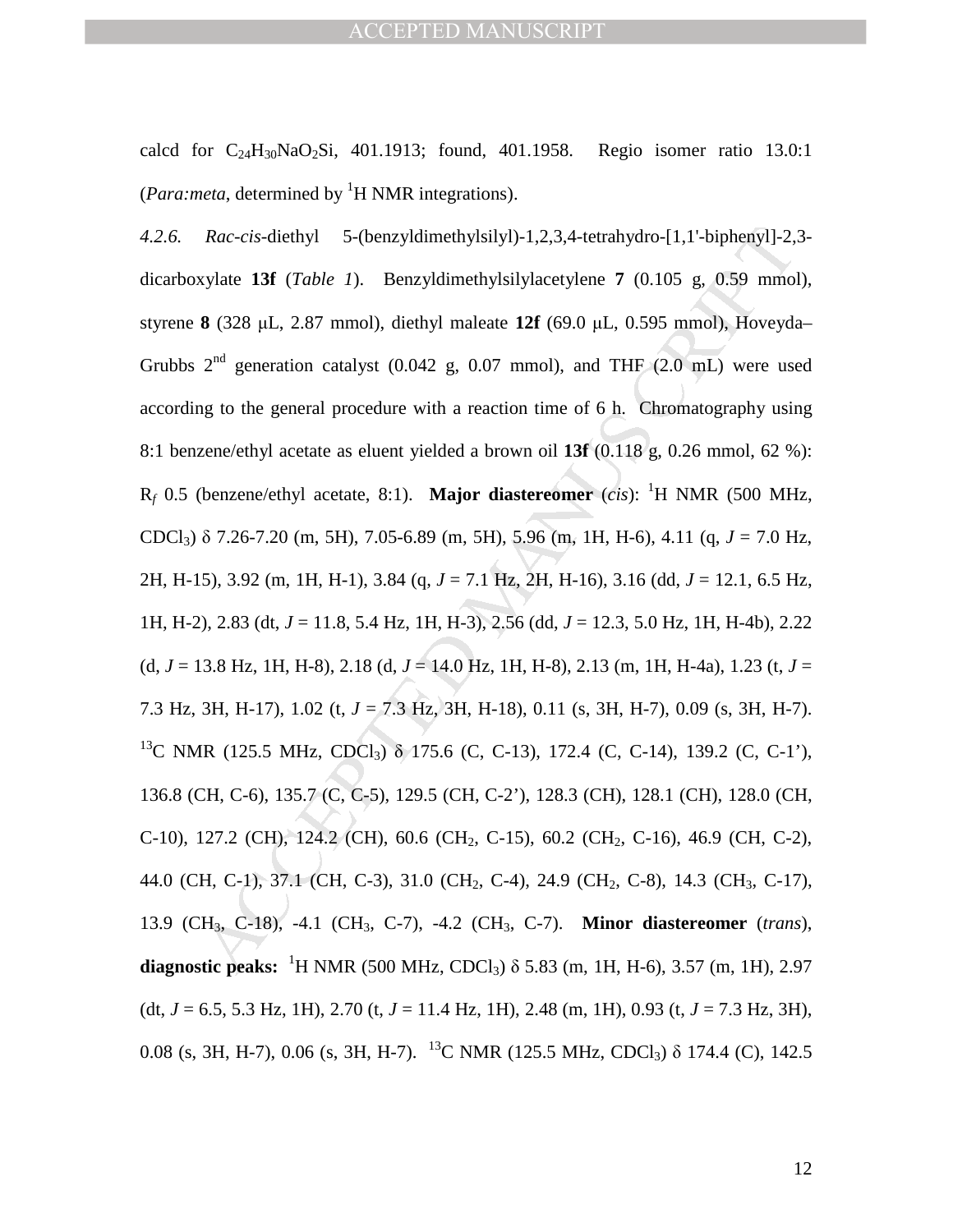(C), 139.6 (C), 138.8 (CH), 135.2 (C), 60.7 (CH2), 50.2 (CH), 47.6 (CH), 42.9 (CH), 30.1  $(CH_2)$ , 29.7  $(CH_2)$ , 25.0  $(CH_2)$ , 14.1  $(CH_3)$ , 13.8  $(CH_3)$ , -4.4  $(CH_3, C$ -7). HRMS  $[M+Cs]^+$  calcd for  $C_{27}H_{34}CsO_4Si$ , 583.1281; found, 583.1317. Diastereomer ratio 5.0:1 (*cis:trans*, determined by  ${}^{1}H$  NMR integrations).

*4.2.7.Rac-cis*-6-(benzyldimethylsilyl)-3a-methyl-4-phenyl-3a,4,7,7a-

<sup>†</sup> calcd for C<sub>27</sub>H<sub>34</sub>CsO<sub>2</sub>Si, 583.1281; found, 583.1317. Diastereomer ratio 5.0<br>
ns, determined by <sup>1</sup>H NMR integrations).<br>
nc-cis-6-(benzyldimethylsily).<sup>3</sup>a-methyl-4-phenyl-3a,4,7,7a-<br>
troisobenzofuran-1,3-dione 13g tetrahydroisobenzofuran-1,3-dione **13g** (*Table 1*). Benzyldimethylsilylacetylene **7**  (0.105g, 0.57 mmol), styrene **8** (328 µL, 2.87 mmol), citraconic anhydride **12g** (46.4 µL, 0.516 mmol), Hoveyda–Grubbs  $2<sup>nd</sup>$  generation catalyst (0.037 g, 0.06 mmol), and THF (2.0 mL) were used according to the general procedure with a reaction time of 18 h. Chromatography using 8:1 benzene/ethyl acetate as eluent yielded a yellow amorphous solid  $13g$  (0.105 g, 0.27 mmol, 52 %):  $R_f$  0.4 (benzene/ethyl acetate, 8:1) identical by NMR comparison to previously reported material.<sup>8</sup> Regioisomer ratio 8.0:1 (*para:meta*, determined by  ${}^{1}H$  NMR integrations).

## **4.3 Procedure for Cross-coupling Incorporation to Yield Compound 14**

 To an oven-dried 6-mL sealable tube equipped with a stir bar, Hoveyda-Grubbs catalyst (0.012 g, 0.02 mmol) was added and dissolved in THF (0.6 mL). To this flask benzyldimethylsilylacetylene **7** (0.029 g, 0.17 mmol), styrene **8** (91 µL, 0.80 mmol), and *N*-phenylmaleimide **9** (0.025 g, 0.14 mmol) were added successively. The reaction was purged using argon, sealed, and placed in a 90  $^{\circ}$ C oil bath. After 2 h the reaction was cooled to room temperature, unsealed, and oven-dried alumina (0.900 g) was added. After stirring under argon at room temperature for 1 h, the alumina was pelleted by centrifugation and the liquid was pipetted off into a dried 10-mL round bottom flask.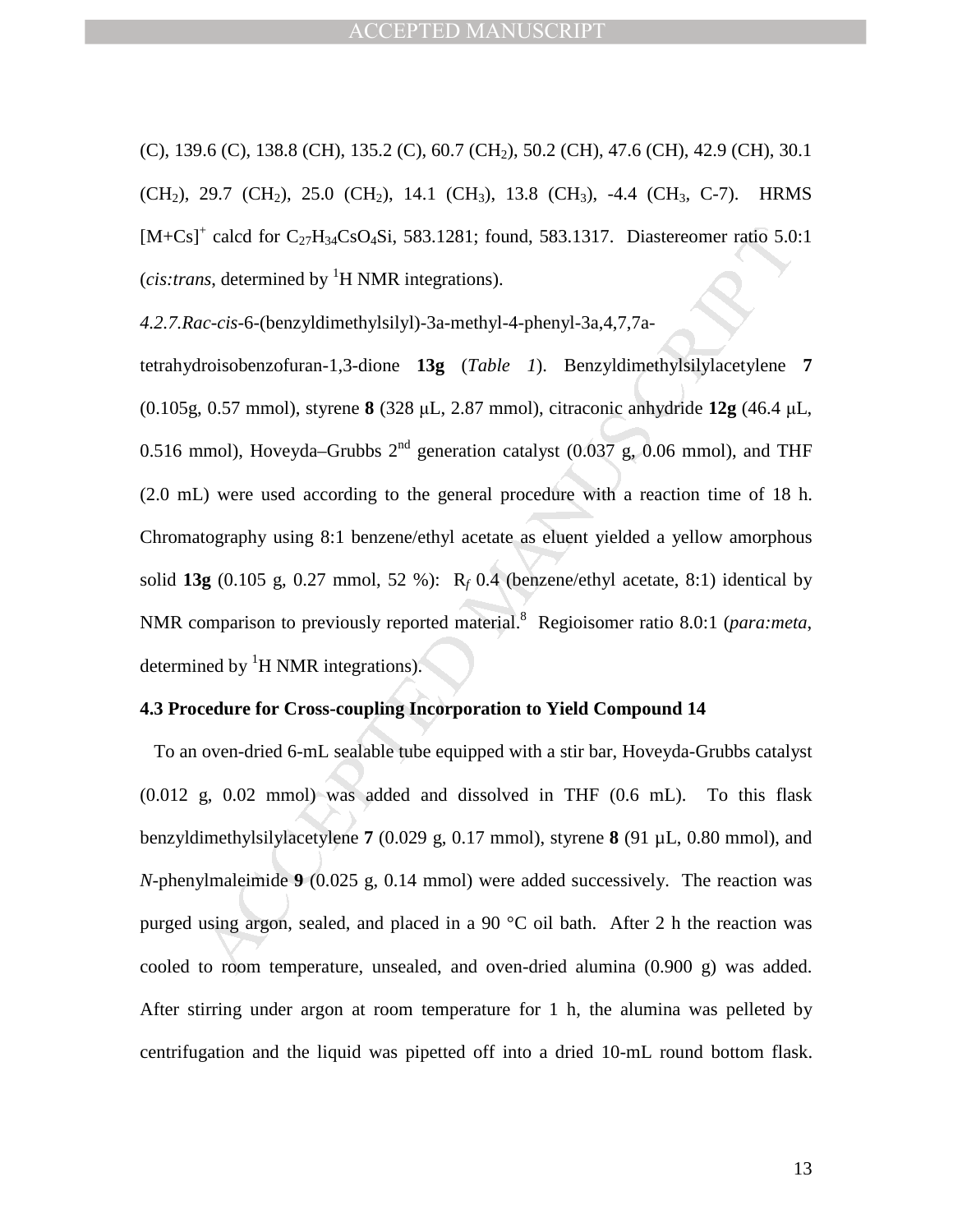Pd<sub>3</sub>dba<sub>3</sub> (0.016 g, 0.02 mmol), and copper(I) iodide (0.062 g, 0.33 mmol) we<br>After 5 minutes, TBAF (1.0M in aq THF, 0.43 mL, 0.43 mmol) was adde<br>to the reaction. The flask was purged with argon and placed in a 50 °C oil This process was repeated twice by addition of THF (2 x 0.8 mL), 1 minute agitation, centrifugation, and decantation. To the reaction solution iodobenzene  $(24 \mu L, 0.22)$ mmol), Pd<sub>2</sub>dba<sub>3</sub> (0.016 g, 0.02 mmol), and copper(I) iodide (0.062 g, 0.33 mmol) were added. After 5 minutes, TBAF (1.0M in aq THF, 0.43 mL, 0.43 mmol) was added dropwise to the reaction. The flask was purged with argon and placed in a 50  $\degree$ C oil bath. After 2 h the reaction was cooled to room temperature, quenched with DI  $H_2O$  (5 mL), and extracted with Et<sub>2</sub>O (3 x 5 mL). The organic layers were combined, washed with DI  $H<sub>2</sub>O$  (10 mL), washed with brine (10 mL), and dried over  $M<sub>g</sub>SO<sub>4</sub>$ . The solution was then condensed by rotary evaporation and dried under reduced pressure to yield a brown residue  $(0.067 \text{ g})$ . This crude product was separated on silica gel with eluting 1:1 hexanes/ethyl acetate to yield a pale yellow residue **14** (0.022 g, 0.06 mmol, 40 %): R*<sup>f</sup>* 0.4 (hexanes/ethyl acetate, 1:1) identical by NMR comparison to previously reported material.<sup>8</sup>

### **4.4 Diels-Alder Reaction of Diene 11 with NPM 9 to produce** *Rac-cis***-6-**

### **(benzyldimethylsilyl)-2,4-diphenyl-3a,4,7,7a-tetrahydro-1H-isoindole-1,3(2H)-dione 10**

 Diene **11** (0.170 g, 0.591 mmol), *N*-phenylmaleimide **9** (0.083 g, 0.473 mmol), and THF (2 mL) were heated in a sealed tube. After 17 h at 90  $^{\circ}$ C the reaction solution was condensed by rotary evaporation and dried under vacuum overnight. The resulting yellow residue was purified by flash chromatography using silica gel and 2:1 hexanes/ethyl acetate as eluent to yield a white powder (0.203 g, 0.449 mmol, 94%) identical by spectroscopic comparison to material reported previously.<sup>8</sup> Diastereomeric ratio 7.7:1 (determined by  ${}^{1}H$  NMR integrations).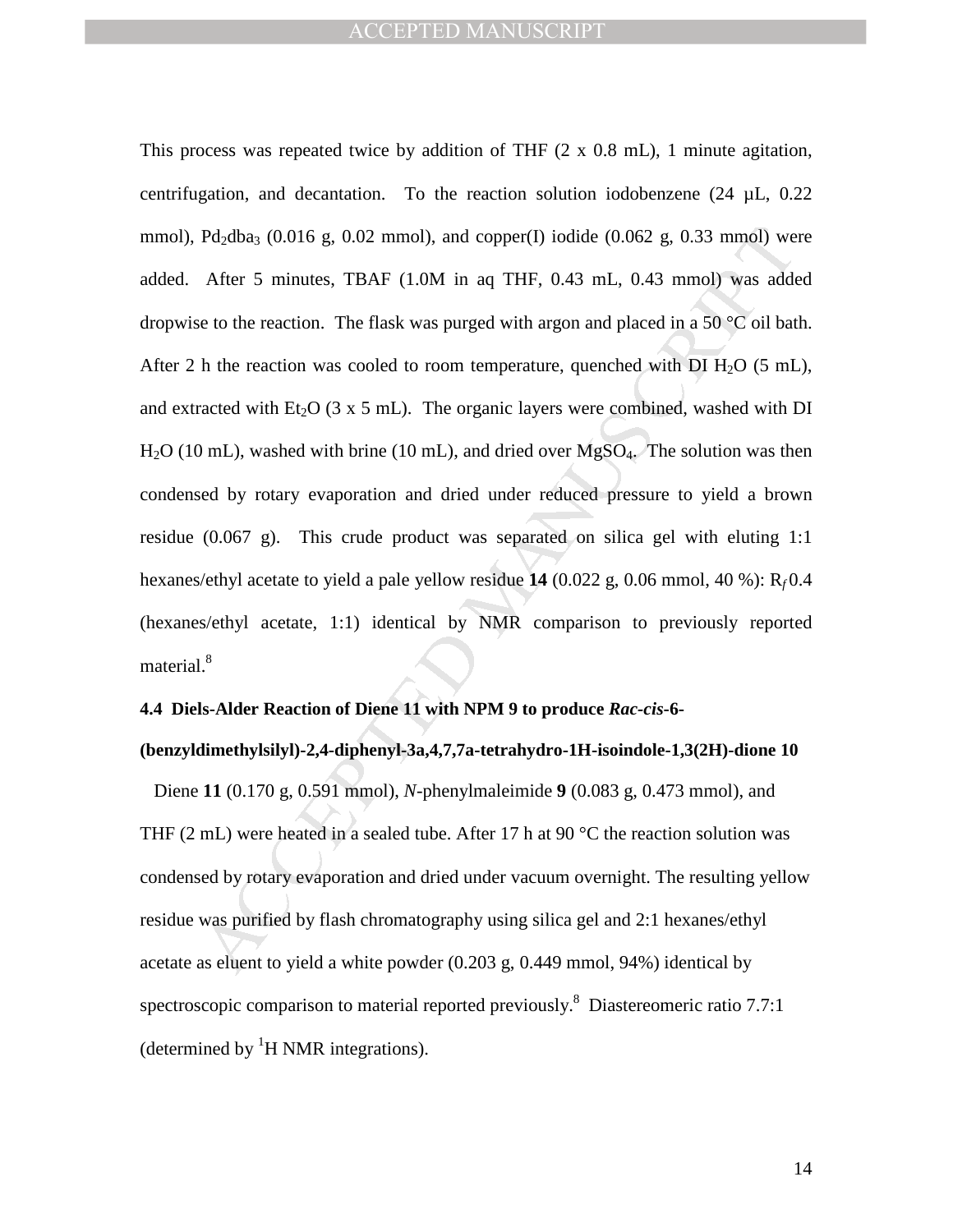The UNC Center for Mass Spectrometry performed high resolution mass<br>analyses.<br>
orting Information Available: 'H and <sup>13</sup>C NMR spectra of all novel compound:<br>
d. **Acknowledgment.** We thank the National Science Foundation for their support of this work (CHE-0749759) and the NMR instrumentation used to characterize the compounds reported here. The UNC Center for Mass Spectrometry performed high resolution mass spectral analyses.

**Supporting Information Available:** <sup>1</sup>H and <sup>13</sup>C NMR spectra of all novel compounds produced.